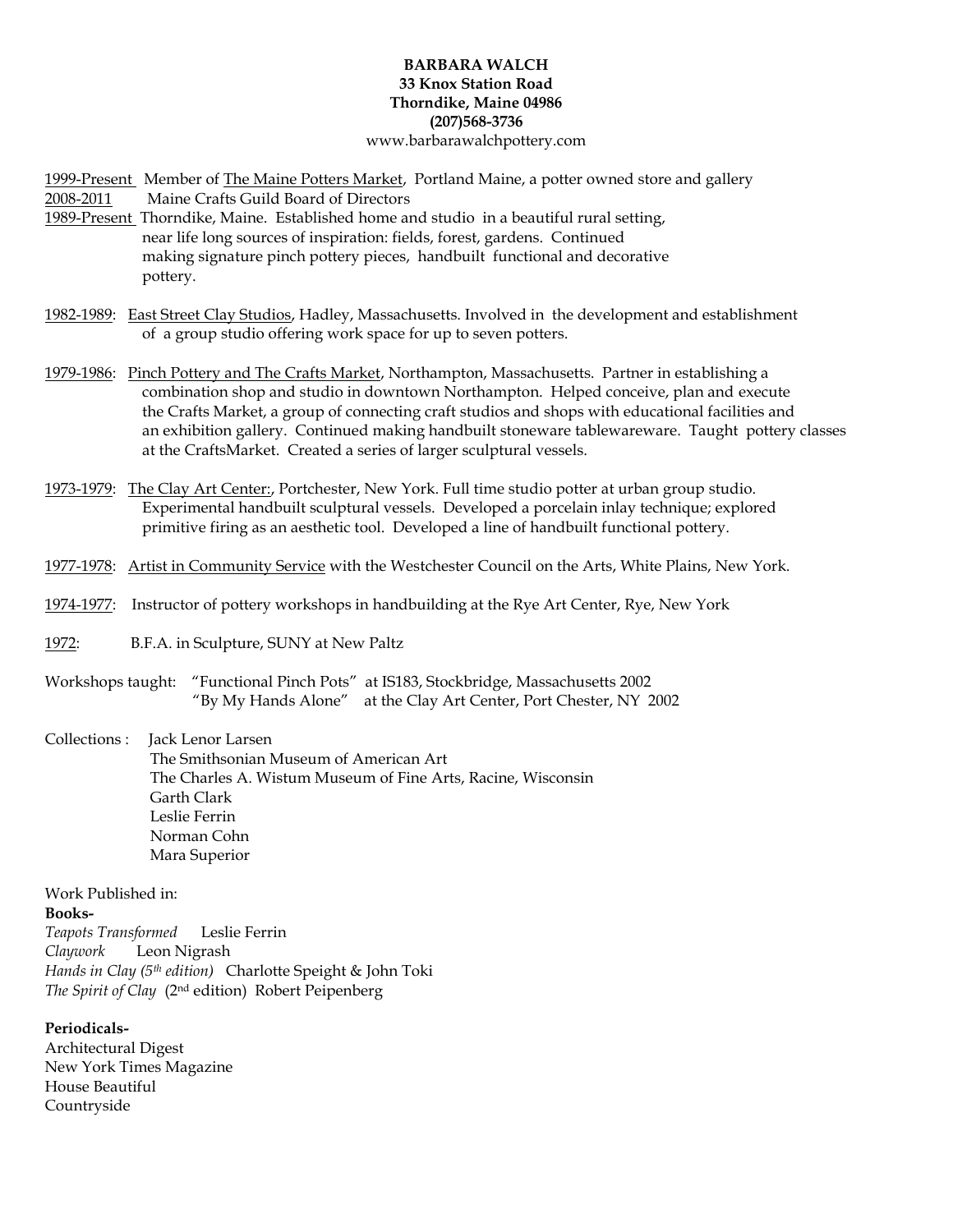## **EXHIBITIONS:**

"Home Thrown" Pinch, Northampton MA 2010, 2011 "International Cup Show" Clay Studio of Missoula Missoula MT 2009 "Insder/Outsider" 2 person show, UCCPA, Unity ME 2008 "Atlanta Teapot Festival"The Seen Gallery, Decatur GA 2006 "Functional Ceramics" Wayne Center for the Arts, Wooster OH 2004 "Birds of Clay" Frog Hollow Craft Center, Vermont 2002 "Changes" Show of new work, P!nch, Northamton, Massachusetts 2001

"Karen Karnes and Friends" Vermont Clay Studio, Waterbury Center, Vermont, 1999, 2000, 2001

"Tempe Tea Party" Tempe Arts Center, Tempe, Arizona 1994 "The Teapot Through Time" Islip Art Museum, Islip, New York 1994 "Functional Tea" Bayfront Gallery, Pensacola, Florida 1997 "Teapots Transformed: The Studio Potters" P!nch, Northhampton, Massachusetts 2001 Teapot Competition, JCC Fine Craft Festival, Beachwood, Ohio, 1997

"Celestial Seasonings:A Loose Interpretation" , The Gallery at Celestial Seasonings, Boulder Colorado 2000 SOFA Chicago, The Ferrin Gallery 1996

"Vessels That Pour"

"Keep the Cup Tea and Coffee Tasting" Vermont Clay Studio, Waterbury, Vermont. 2000 "Then and Now" Ferrin Gallery/Pinch Pottery, Northampton, Massachusetts 1993 "Twisted Tea" Twist, Portland, Oregon 1996 Teapot Competition, JCC Fine Craft Festival, Beachwood, Ohio 1997

"Tea Party" American Craft Museum, New York, 1993, 1993 "A Tea Party" The Ferrin Gallery/Pinch Pottery, Northampton, Massachusetts 1979-1993 "Tea Party" National Museum of Ceramic Art, Baltimore, Maryland 1993 Teapot Invitational, Craft Alliance, St. Louis, Missouri, 1993 Teapot Invitational, Southeastern Louisiana University, Hammond, Louisiana 1992 "It Works" University of Maine Museum of Art, Orono Maine 1992 Old Church Cultural Center, Demerast, New Jersey, 1987, 88,91 2007 at The Choy Gallery at the Clay Art Center, Port Chester, New York "Cups Coming Together"

- "In Continuum:Current Work by Past Members"
- "The Choy Glaze Experiment"

"Objects of Utility" at the Clay Studio of Missoula, Missoula, Montana, Nov. 2007

"The Tea Party Revisited" at Pinch!, Northampton, Massachusetts, Dec. 2007

" 15th Annual Strictly Functional Pottery National"Market House Craft Center, Lancaster, PA

## **And others as well as the juried fairs below:**

ACE Craft Fair at Rhinebeck, New York, 1975, 1980,1983 ACE Craft Fair at West Springfield, Massachusetts,1987,88,97,98 Long's Park Arts Festival, Lancaster, Penn. 1988 Spring Paradise City Arts Northampton MA 2003, 04, 05 Ohio Designer Craftsmen Winterfair, Columbus OH 2003, 05 Crafts at Lyndhurst, Tarrytown NY 2006 Directions Augusta State Museum Craft Show, Augusta ME 02, 03, 05 Paradise East, Marlborough, Massachusetts,1999,00 Morristown Crafts Fair, New Jersey,1979,88,03,05 ACE Winter Market, Baltimore, Maryland 1986-89, 93-97 Guilford Crafts, Connecticut, 1981, 82 The Common Ground Fair, Windsor & Unity , Maine, 1990-95, 97-98 American Crafts at Lincoln Center, New York, 1990